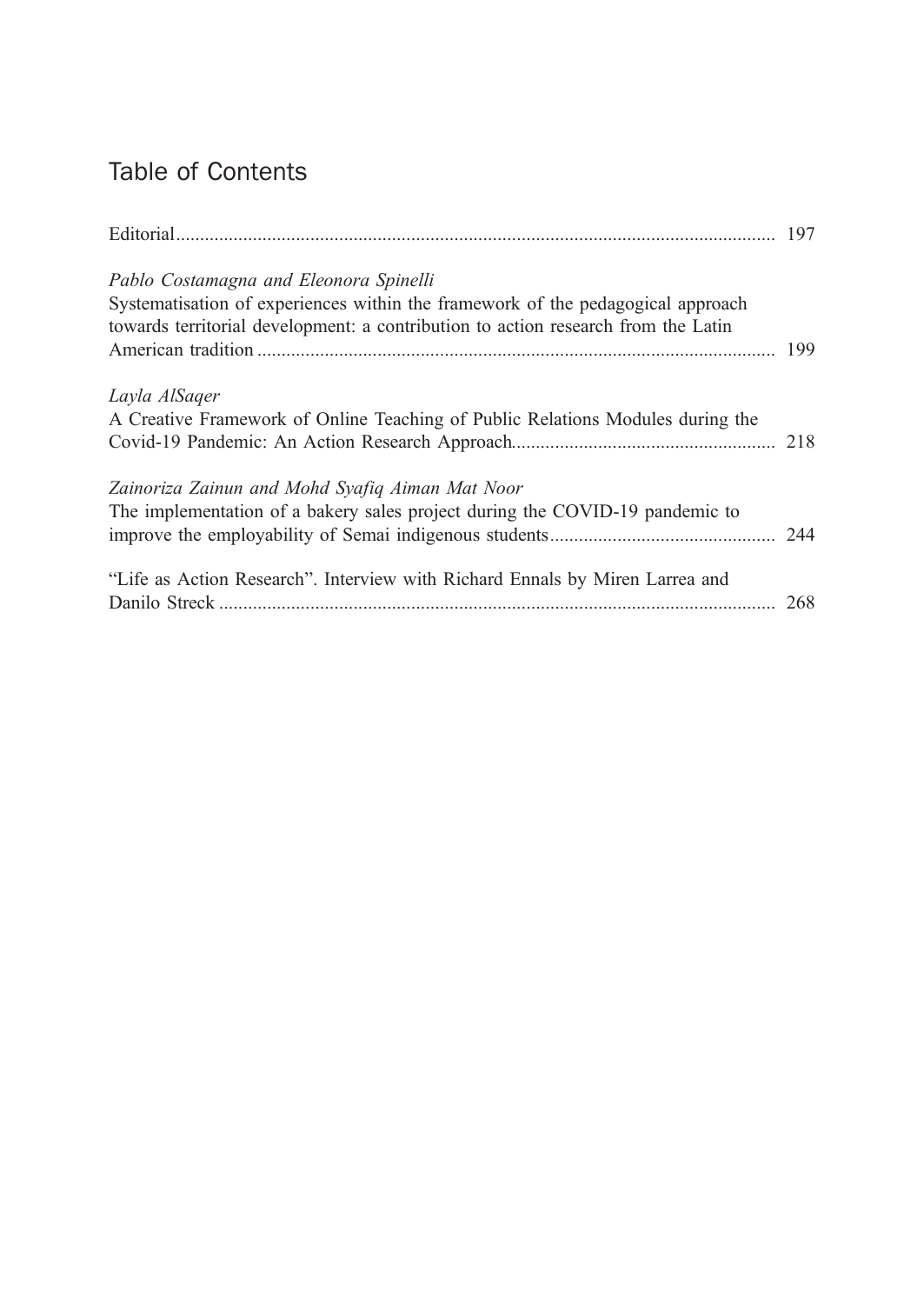# Systematisation of experiences within the framework of the pedagogical approach towards territorial development: a contribution to action research from the Latin American tradition

Pablo Costamagna and Eleonora Spinelli

Abstract This article attempts to link different approaches to action research by sharing a concept that holds an important place in the processes related to participatory action research in Latin America. Such a concept is systematisation.

In Latin America, the framework of the systematisation of experiences indicates that it is a particular research method generated from popular education and social work, and that it shares its commitments regarding social transformation. Systematisation arises as a proposal that is based on and learns from accumulated experiences, along with new forms of participatory research and evaluation. Thus, one of the ever-present challenges is to define knowledge production methodologies appropriate to the way of thinking and acting of those who depart from practice, from action (Centro de Estudios para la Educación Popular CEPEP, 2010).

Within this framework, the concept of systematisation and its challenges in the specific context of territorial development in Argentina are addressed in order to integrate new learning into action research debates, not only in Latin America, but also outside its boundaries. To this purpose, we rely on the lessons learned by a team from the Universidad Tecnológica Nacional (UTN) from Argentina based in Rafaela (Santa Fe, Argentina) working for the Instituto de Investigaciones Sociales Praxis. This team has been interacting with action research teams from the Basque Country (Spain) and the University of Agder (Norway), a space where the systematisation of experiences has emerged as a relevant and unknown methodological element in the aforementioned European contexts.

Keywords: Systematisation; Action research; Territorial development; lessons learned

### Sistematización de experiencias en el marco del enfoque pedagógico del desarrollo territorial: un aporte a la investigación acción desde la tradición Latino Americana

Resumen En este artículo se intenta construir un puente entre distintas aproximaciones a la investigación acción compartiendo un concepto que ocupa un lugar importante en los procesos vinculadosala investigación acción participativa en América Latina. Este concepto es el de la sistematización.

En América Latina, el marco del trabajo de sistematización de experiencias indica que es una manera particular de investigar, generada desde la educación popular y el trabajo social y que comparte sus compromisos en torno de la transformación social. La sistematización surge como una propuesta que recupera y aprende de las experiencias acumuladas, junto con las nuevas formas de investigación y evaluación participativa. Es así que uno de los desafíos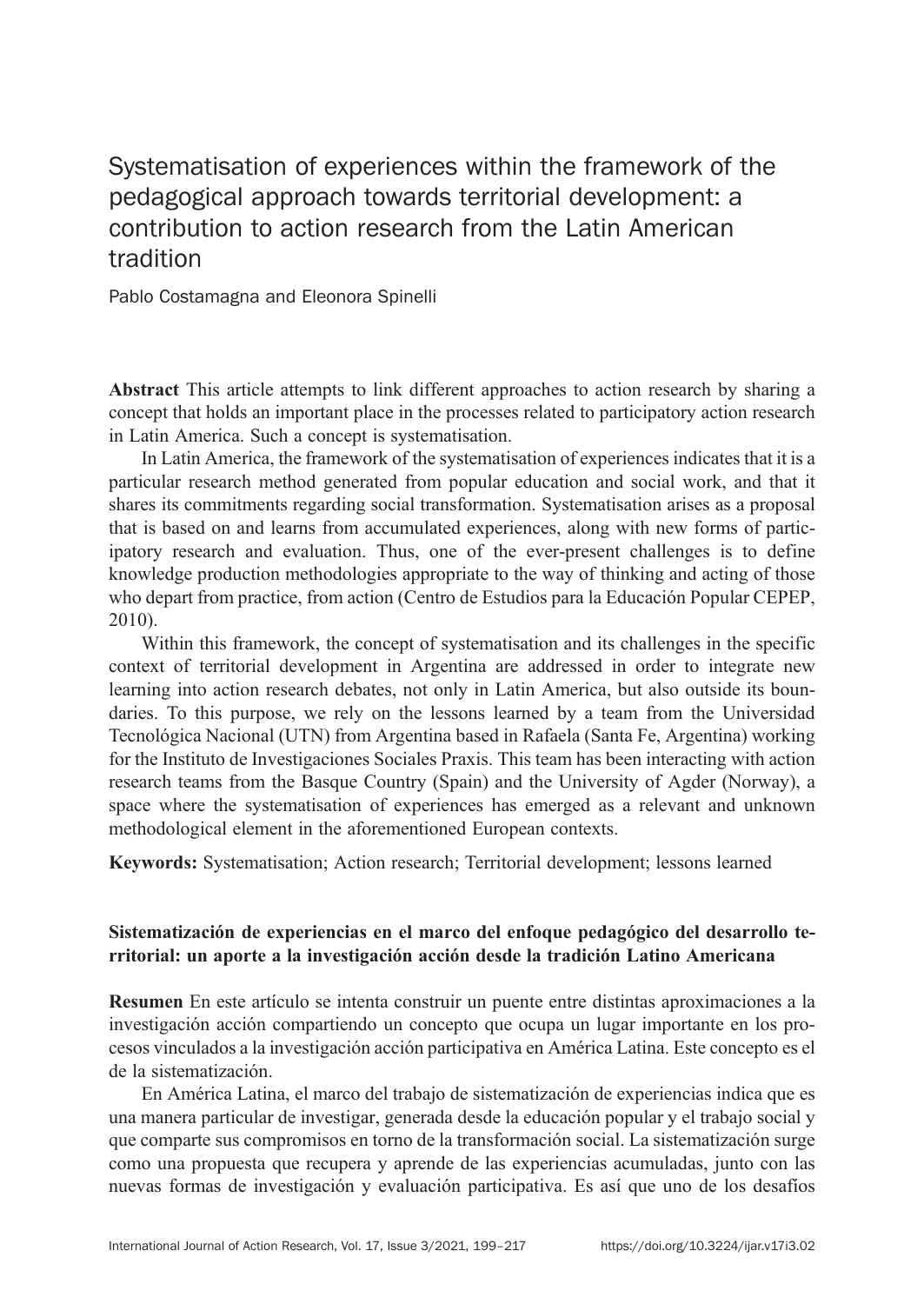siempre presentes es el de definir metodologías de producción de conocimiento adecuadas a la forma de pensar y actuar de aquellos y aquellas que parten de la práctica, de la acción (Centro de Estudios para la Educación Popular CEPEP, 2010).

En este marco, se aborda el concepto de sistematización y sus retos en el contexto específico del desarrollo territorial en Argentina con el objeto de integrar nuevos aprendizajes en los debates de la investigación acción no sólo dentro, sino también fuera de América Latina. Para ello nos basamos en los aprendizajes de un equipo de la Universidad Tecnológica Nacional de Argentina (UTN) con sede en Rafaela (Santa Fe, Argentina) desde el Instituto de Investigaciones Sociales Praxis. Este equipo ya viene interactuando con equipos de investigación acción del País Vasco (España) y la Universidad de Agder (Noruega), espacio donde la sistematización de experiencias ha emergido como un elemento metodológico relevante y desconocido en los contextos europeos citados.

Palabras claves: Sistematización; Investigación Acción; Desarrollo Territorial; aprendizajes

#### Introduction

Action research has often been defined as the convergence of various approaches that often even have different epistemological bases (Greenwood and Levin, 2007). Among them, participatory action research is widely recognised in the way it has been developed in Latin America. The authors who have been most referenced in this area are Paulo Freire (1996) and Orlando Fals Borda (2009). However, in publications that cover action research at the international level and are frequently published in English, Latin American experiences are not as present as one would expect given this referentiality. Language can be one of the reasons, since frequently, the people involved in these processes are connected to literature in Spanish and English, that are disseminated in parallel circuits.

In this article, we want to link, in a publication aimed at readers of English, different approaches to action research by sharing a methodology that holds an important place in the processes related to participatory action research in Latin America, yet it is not mentioned, for example, in the Encyclopedia of Action Research (Coghlan and Brydon-Miller, 2014). Such a concept is systematisation.

The interest that this concept may raise outside Latin America is derived from the lessons learned by a team from the Universidad Tecnológica Nacional (UTN) from Argentina based in Rafaela (Santa Fe, Argentina) and the Instituto de Investigaciones Sociales Praxis with teams of action research from the Basque Country (Spain) and the University of Agder (Norway) (Costamagna and Larrea, 2015; Canto and Estensoro, 2020). In these international collaborations, the systematisation of experiences has emerged as a relevant methodological element specifically used in the Latin American context and whose equivalent was not easy to find in the European experiences which were analysed. Consequently, this article addresses the concept of systematisation and its challenges in the specific context of territorial development in Argentina, in order to integrate new learnings into action research debates not only within, but also outside Latin America.

In Latin America, the framework of the systematisation of experiences has been developed, fundamentally, from the experiences of popular education and as part of a conglomerate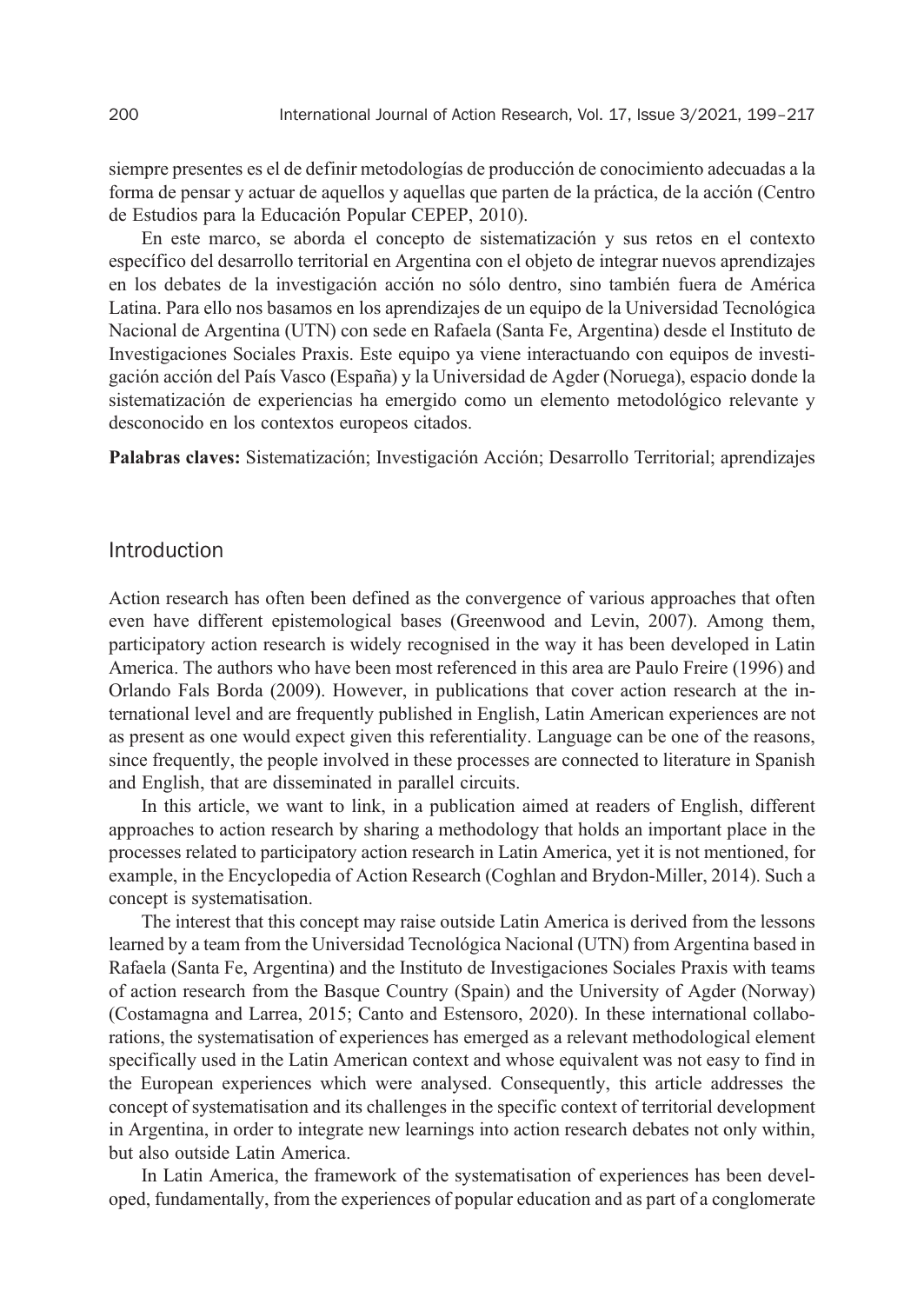# A Creative Framework of Online Teaching of Public Relations Modules during the Covid-19 Pandemic: An Action Research Approach

Layla AlSaqer

Abstract The education of public relations and media modules has been tied in the literature to the professionalism of these disciplines. The contribution of this paper is that it is the first paper that has used a reflective action research methodology to improve the on-line teaching of skill-oriented modules of public relations at the university-level in Bahrain during Covid-19. The instructor/researcher developed two action research cycles where she planned and implemented new teaching strategies based on the students' needs, observed, evaluated, and reflected. The paper finds that action research has been useful in creating a collaborative relationship with the students, and helped to reflect on the e-learning process of public relations modules. The paper recommends the use of action research to improve new creative strategies of teaching other media and mass communication modules at the university-level during the Covid-19 pandemic. Moreover, the researcher invites future scholars to take the results of this research further, and use action research to improve creative educational methods that would improve high education in Bahrain after the Covid-19 pandemic.

Key words: Public relations/media education; action research; e-learning; Covid-19 pandemic; participatory communication

### Un marco creativo para la enseñanza en línea de los módulos de relaciones públicas durante la pandemia de Covid-19: un enfoque de Investigación-Acción

Resumen La educación de relaciones públicas y medios de comunicación se ha vinculado en la literatura al profesionalismo de estas disciplinas. La contribución de este artículo radica en que es el primer artículo que utilizó una metodología de investigación-acción reflexiva para mejorar la enseñanza en línea de módulos orientados a habilidades de relaciones públicas a nivel universitario en Bahrein durante el Covid-19. La instructora/ investigadora desarrolló dos ciclos de investigación-acción donde planificó e implementó nuevas estrategias de enseñanza con base en las necesidades de los estudiantes, observadas, evaluadas y reflexionadas. El resultado del artículo es que la investigación-acción ha sido útil para crear una relación de colaboración con los estudiantes y ayudó a reflexionar sobre el proceso de aprendizaje electrónico de los módulos de relaciones públicas. El artículo recomienda el uso de la investigación-acción para mejorar nuevas estrategias creativas de enseñar a partir de otros módulos y medios de comunicación masiva a nivel universitario durante la pandemia de Covid-19. Además, la investigadora invita a futuros académicos a llevar los resultados de esta investigación más lejos y utilizar la investigación-acción para mejorar los métodos educativos creativos que podrían mejorar la educación superior en Bahrein después de la pandemia de Covid-19.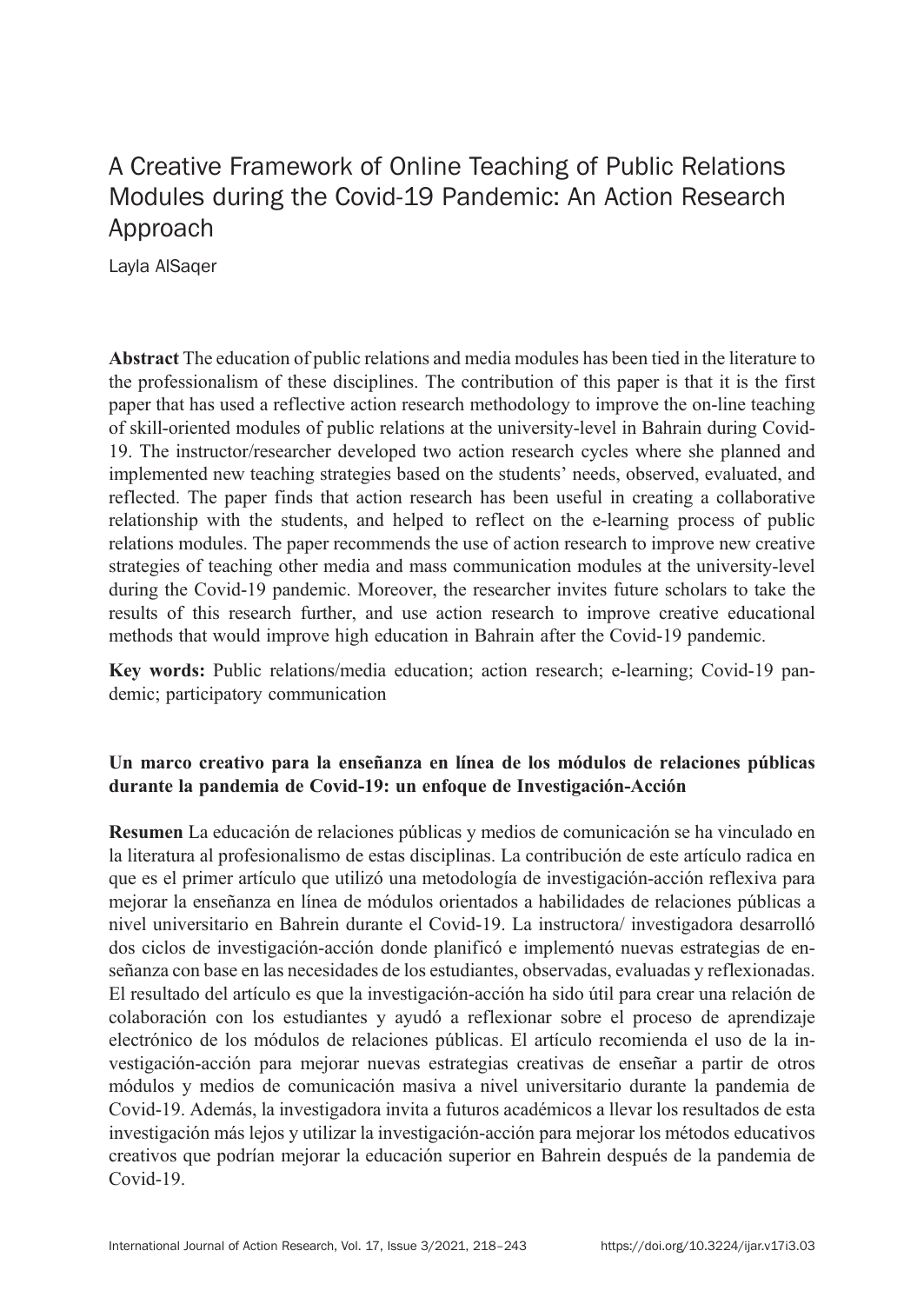Palabras clave: Relaciones públicas/educación en medios de comunicación; investigaciónacción; aprendizaje electrónico; pandemia de Covid-19; comunicación participativa.

### 1. Introduction

The education of public relations and media modules has been tied in the literature to the professionalism of mass communication disciplines. Thus, this study addresses the challenges and opportunities accompanied with on-line teaching of public relations modules at the university-level during the Covid-19 pandemic in Bahrain. Teaching public relations includes enhancing both theoretical and practical skills. However, the rapid transfer towards distance learning during the Covid-19 pandemic challenges the traditional teaching and evaluation methods. Therefore, the author recommends a strategic plan for teaching public relations modules during the pandemic that is based on using creative problem-solving approaches that focus on encouraging the active participation of the students in the e-learning process. In addition, the paper stresses the significance of ensuring a flexible learning environment, and offering sufficient learning technologies. The paper argues that e-learning offers new opportunities for creativity and thinking out of the box, and enhances the need for psychological and technical support to encounter potential challenges in the e-learning environment. The contribution of this paper is that it is the first paper that used a reflective methodology to improve the on-line teaching of skill-oriented modules of public relations at the universitylevel in Bahrain. The paper aims to bring new theoretical and practical insights of improving e-learning strategies of public relations modules during the Covid-19 pandemic.

#### 2. Literature review

Several studies have connected public relations education to public relations professionalism (Newsom, Turk & Kuruckeberg, 1999; L'Etang & Pieczka, 1996). However, only a few studies have addressed teaching public relations in the Arab Gulf region (AlSaqer, 2016). Moreover, there is a lack of studies that have addressed on-line teaching of public relations and media modules at the university-level in the Arab Gulf region during the Covid-19 pandemic.

In other disciplines, various studies addressed teaching issues during the Covid-19 pandemic. For instance, Vlasov (2020) raised the question: "What forms of education and teaching technology can create the most effective learning environment for students?" The study focused on the legal and psychological-pedagogical aspects of distance and classroom teaching in a historical perspective. It argues that e-learning can facilitate a new level of education in the context of the computer revolution.

Alam, Changjae & Chai  $(2020)$  suggested that a systematic approach can be an alternative laboratory assessment (ALA) for Multimedia Engineering modules in the Transnational Education (TNE) program between Queen Mary University of London (QMUL) and Beijing University of Post and Telecommunications (BUPT).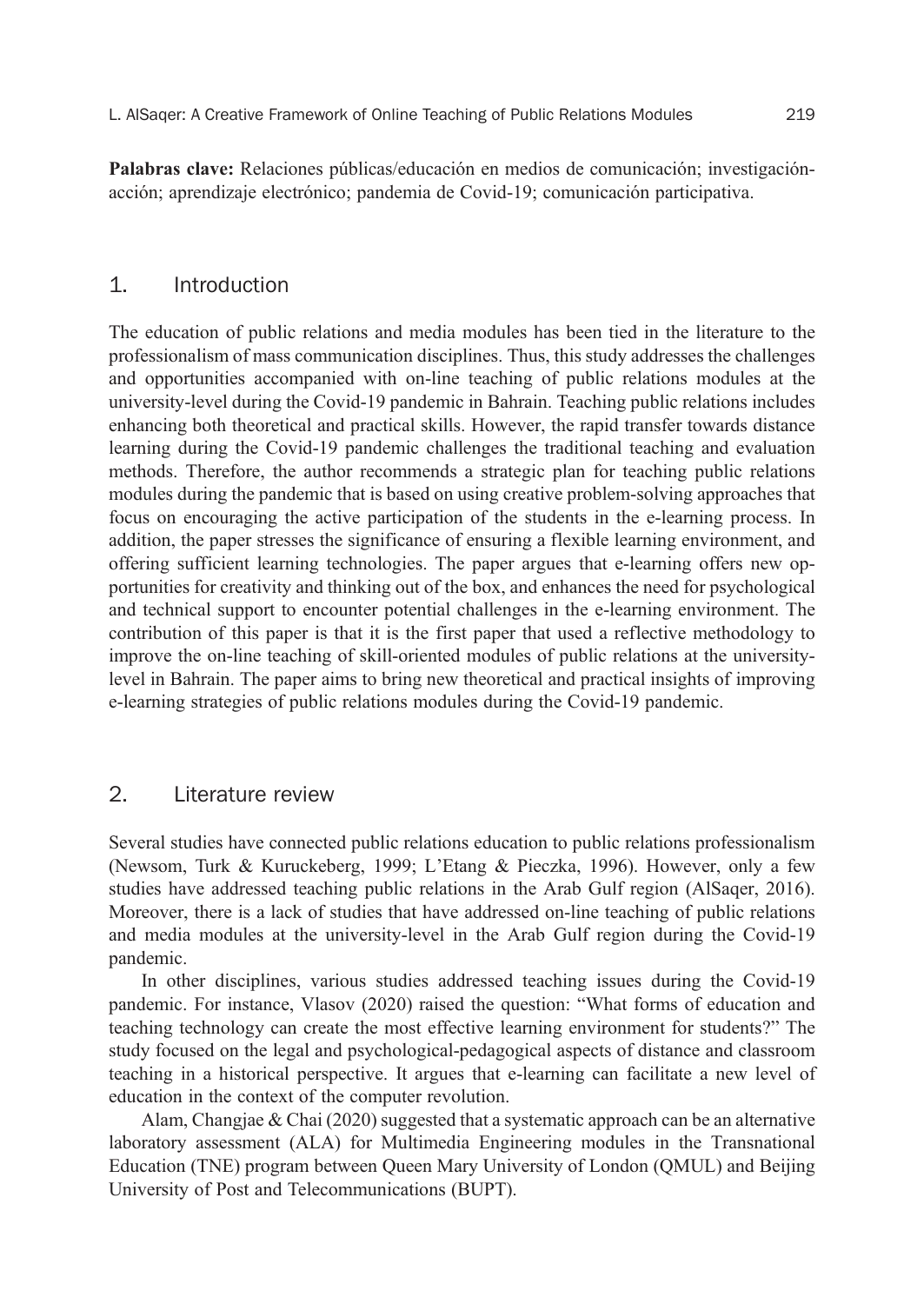# The implementation of a bakery sales project during the COVID-19 pandemic to improve the employability of Semai indigenous students

Zainoriza Zainun and Mohd Syafiq Aiman Mat Noor

Abstract During the COVID-19 pandemic, the practitioner and author of this practice in action took the initiative to carry out a piece of action research, by running a bakery sales project with Semai indigenous students. She found that running this project online and remotely was less successful than anticipated, due to the lack of physical proximity and issues with internet connectivity. Thus, in this practice in action, the resulting action research is discussed qualitatively and narratively, asking the following question: how can the practitioner enhance her practice as a special education teacher of Specific Vocational Skills (Bread Making), to improve the employability of Semai indigenous students through a bakery sales project? The bakery sales project not only exposed students to the work environment, but also enabled the practitioner to improve her content knowledge and pedagogy, especially with regard to developing meaningful lessons during the COVID-19 pandemic.

Keywords: Employability; vocational skills; special education; indigenous students

### La implementación de un proyecto de venta de panadería durante la pandemia COVID-19 para mejorar la empleabilidad de los estudiantes indígenas Semai

Resumen Durante la pandemia de COVID-19, la profesional y autora de esta práctica en acción tomó la iniciativa de realizar una investigación-acción, mediante la ejecución de un proyecto de venta de panadería con estudiantes indígenas Semai. Descubrió que ejecutar este proyecto en línea y de forma remota fue menos exitoso de lo previsto, debido a la falta de proximidad física y problemas con la conectividad de internet. Así, en esta práctica en acción, la investigación-acción resultante se discute cualitativa y narrativamente, haciendo la siguiente pregunta: ¿Cómo la profesional puede mejorar su práctica como maestra de educación especial de Habilidades Vocacionales Específicas (Fabricación de Pan), para mejorar la empleabilidad de los estudiantes indígenas Semai a través de un proyecto de venta de panadería? El proyecto de venta de panadería no solo expuso a los estudiantes al entorno laboral, sino que también permitió a la profesional mejorar su conocimiento del contenido y la pedagogía, especialmente en lo que respecta al desarrollo de lecciones significativas durante la pandemia de COVID-19.

Palabras clave: Empleabilidad; habilidades vocacionales; educación especial; estudiantes indígenas.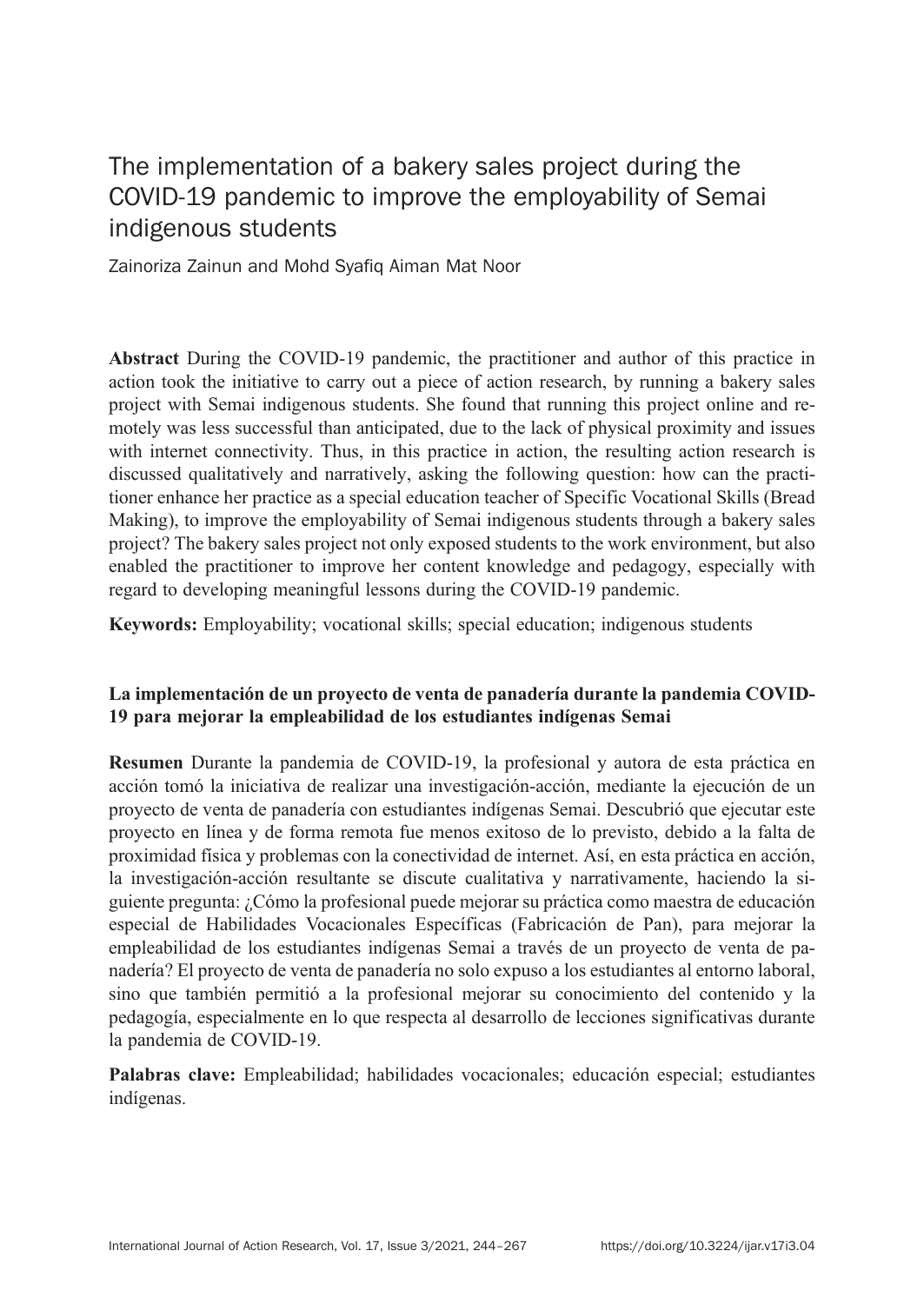Z. Zainun and M. S. A. Mat Noor: The implementation of a bakery sales project 245

#### 1. Introduction

This practice in action discusses the practitioner's experiences of being a teacher of Specific Vocational Skills (Bread Making) and conducting action research, through qualitative and narrative analysis. The practitioner, who is the first author of this study, carried out a bakery sales project with three Semai indigenous students. The second author of the practice in action is a critical friend of the practitioner, and their role is discussed in the methodology section. A narrative writing style is used because it plays an essential role in describing the action research process in detail. McNiff (2007) and Whitehead (1989) explain that narrative writing and action research are closely interrelated, as they enable the practitioner to recount their experiences of performing actions to improve self-practice. Thus, the use of the term practitioner in this practice in action is adapted to the narrative approach, as suggested by Coghlan and Brydon-Miller (2014), Reason and Torbert (2001), and Stenhouse (1975).

Action research is a process that begins with a survey and evaluation of the past professional practices of the practitioner (McNiff, 2017). Kemmis et al. (2014) explain that the degree of survey and assessment in the initial stage of action research is a vital process for the practitioner to explore concerns, dissatisfactions, or issues in specific situations. Thus, this study begins with the survey and evaluation phase, to reflect on the professional practices of the practitioner, and to identify issues and challenges in the context of self-teaching. A discussion and analysis of the survey and initial evaluation phase discusses three aspects of the practitioner's professional practices, namely: (i) special education and vocational skills, (ii) the context of Semai indigenous students and their employability, and (iii) the teaching of current vocational skills in the COVID-19 pandemic.

## 2. Issues and problems

#### 2.1 Special education and vocational skills

"Where there is a will, there is a way" is a proverb that means success will not be achieved without desire and determination. This proverb is synonymous with the journey of the practitioner as a special education teacher who strives wholeheartedly to improve her teaching practices, due to not having a specific background in the field of special education. This field involves various categories of students, and it is thus presents challenges in providing them with meaningful and contextual teaching (O'Hanlon, 2009). Furthermore, the practitioner is responsible for handling the Specific Vocational Skills subject, a new curriculum introduced in 2017 as part of the Special Education Integration Programme (SEIP) in Malaysia. Vocational skills are part of the special education curriculum, as drafted in the Malaysia Education Blueprint 2013–2025, which seeks to provide alternative access to special education students to develop and diversify their interests and talents (MOE, 2013).

Schools are institutions that initiate the preparation of practical vocational training for special education students, to enable them to adapt to a situation in the workplace in the future (Mohamed Yusof et al., 2020; Zainun et al., 2020). Cannella and Schaefer (2015) also explain that when vocational skills are planned and implemented in school, students are better prepared to enter the world of work. In this regard, MOE, through its Blueprint, has planned to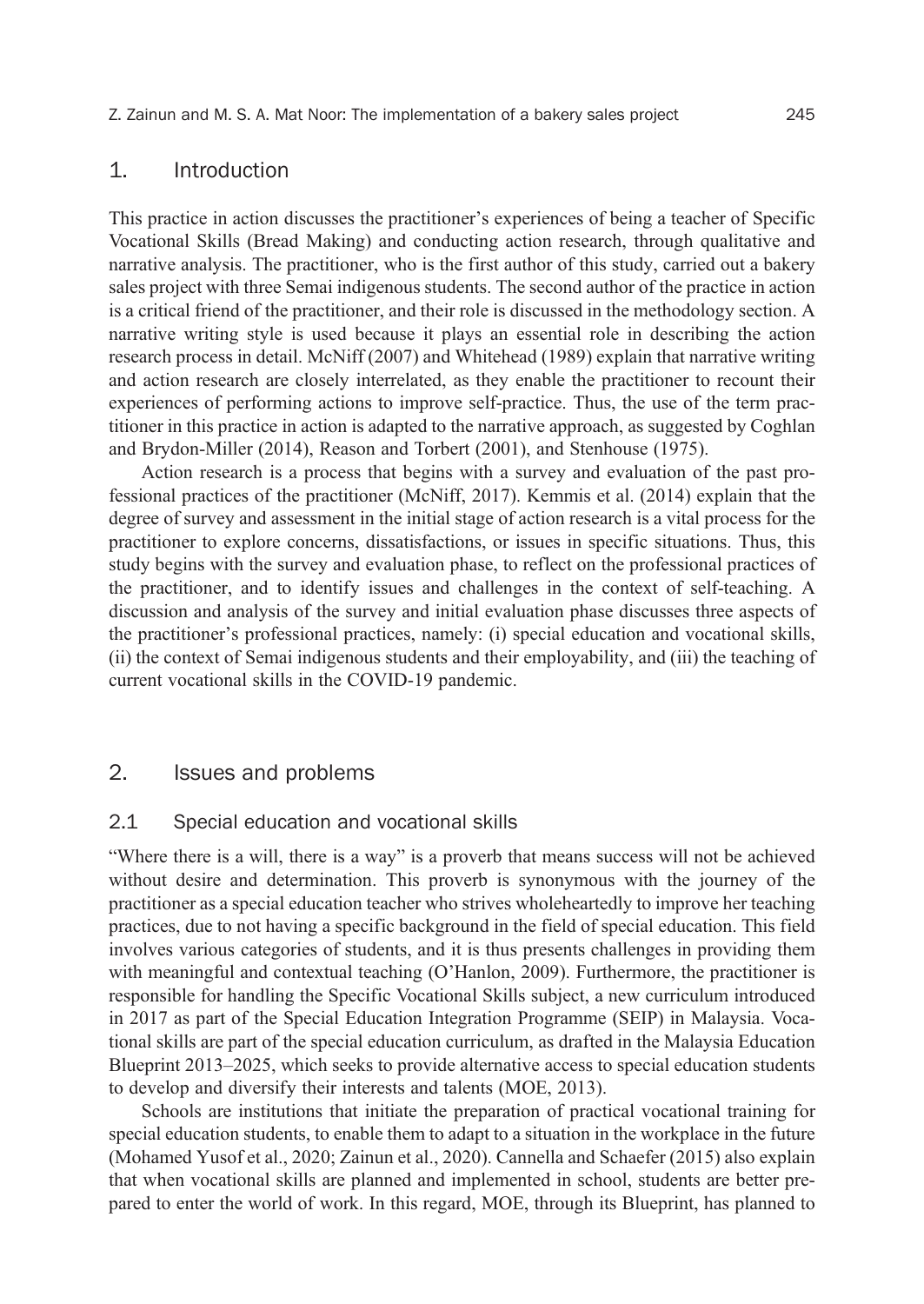# "Life as Action Research"

Interview with Richard Ennals by Miren Larrea and Danilo Streck

### About Richard Ennals

Richard Ennals was educated at King's College School Wimbledon, Phillips Academy Massachusetts, King's College Cambridge, London University Institute of Education, and Imperial College of Science and Technology.

Richard taught History in the UK and Nigeria, before becoming a researcher and then research manager in Advanced Information Technology, at Imperial College and in the UK Government Department of Trade and Industry. He resigned his posts in December 1985, when the UK Government signed a secret Memorandum of Understanding to participate in the American Strategic Defense Initiative, thus endangering the research he was managing. He joined a successful campaign to prevent UK involvement.

Richard moved to Kingston College, then to Kingston University, where he was Professor at Kingston Business School from 1990. His research was based on collaboration in Sweden (National Institute for Working Life and Royal Institute of Technology) and Norway (Work Research Institute and Centre for Senior Policy), and on working with the European Commission. In the UK in 1997 he was co-founder of the UK Work Organisation Network.

Richard has been Emeritus Professor at Kingston University since 2013. He currently has part-time Professorial posts at the University of Agder (Norway) and the Norwegian University of Science and Technology. He has Visiting Professorial posts at Mykolas Romeris University and Kazimieras Simonavicaius University (Lithuania), where he has an Honorary Doctorate, as well as engaging in research with Kathmandu University (Nepal), Sabanci University (Turkey) and the University of Cape Town (South Africa). The common themes are participation and empowerment.

He is an Editor of the *International Journal of Action Research* and Editor in Chief of the *European Journal of Workplace Innovation.* He is author or editor of numerous books, on Education, Information Technology, Working Life and Innovation. For example:

*Beginning micro-PROLOG.* Ellis Horwood, Chichester 1983.

*Star Wars: A Question of Initiative.* Wiley, Chichester 1986.

*Artificial Intelligence State of the Art Report* (Editor). Pergamon Infotech, London 1987. *Work Organisation and Europe as a Development Coalition.* (with Bjorn Gustavsen). Benjamin, Amsterdam 1999.

*Work Life 2000: Yearbooks 1, 2, 3.* Springer, London, 1999, 2000, 2001.

*Dialogue, Skill and Tacit Knowledge.* (Edited with Bo Goranzon and Maria Hammaren). Wiley, Chichester 2006.

*From Slavery to Citizenship.* Wiley, Chichester 2007.

*Learning together for local innovation: promoting learning regions.* (Edited with Bjorn Gustavsen and Barry Nyhan). Cedefop, Luxembourg 2007.

*Creating Collaborative Advantage: Innovation and Knowledge Creation in Regional Economies.* (Edited with Hans Christian Garmann Johnsen). Gower, Farnham 2012.

*Coping with the Future: Rethinking Assumptions for Society, Business and Work.* (Edited with Hans Christian Garmann Johnsen and Halvor Holtskog). Routledge, London 2018.